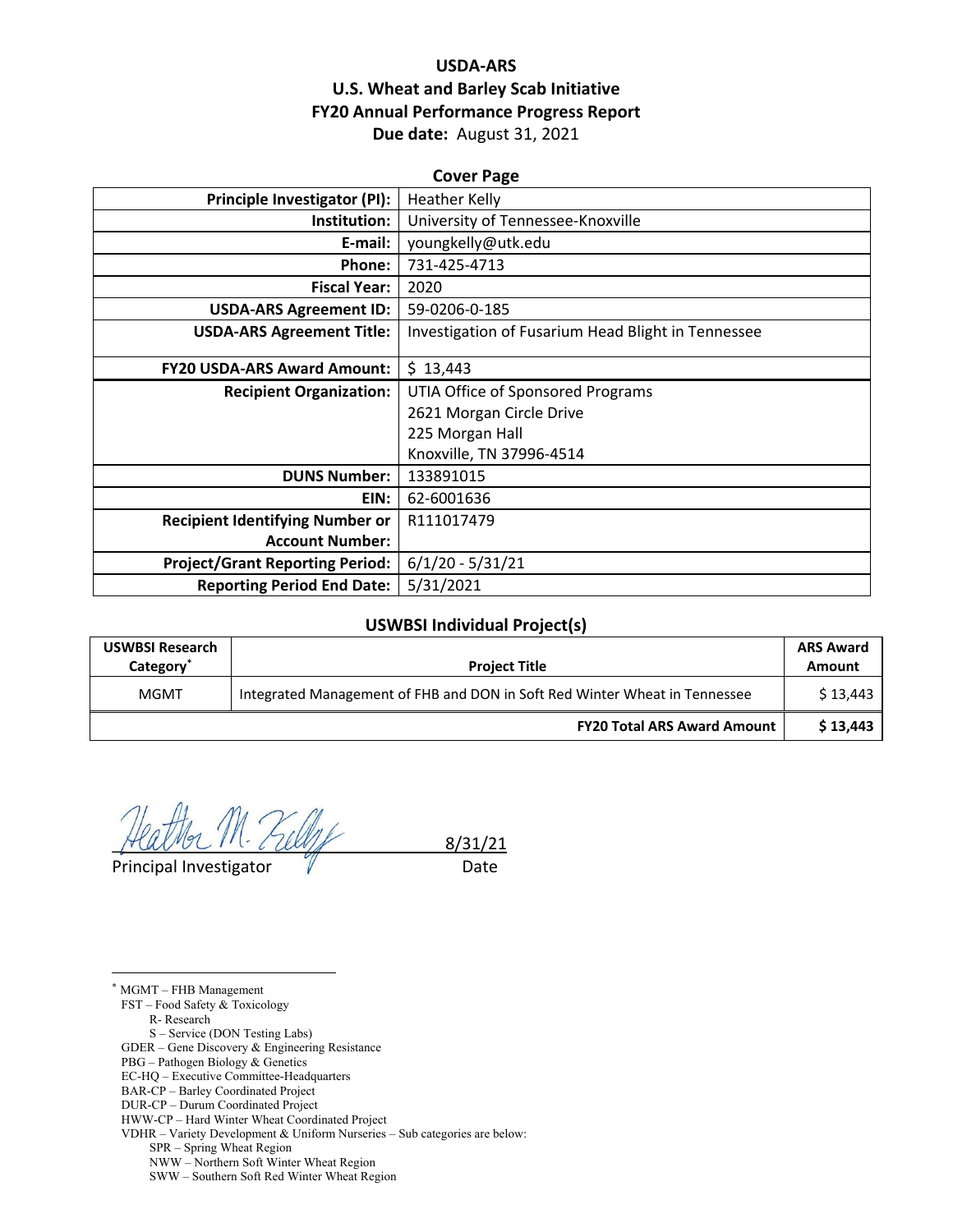**Project 1:** *Integrated Management of FHB and DON in Soft Red Winter Wheat in Tennessee*

## **1. What are the major goals and objectives of the research project?**

- *1) Develop integrated management strategies for FHB and mycotoxins that are robust to conditions experienced in production fields*
- *2) Help develop and validate the next generation of management tools for FHB/DON control*
- **2. What was accomplished under these goals or objectives?** *(For each major goal/objective, address these three items below.)*

### **a) What were the major activities?**

FHB trials were conducted across 4 different varieties (Pioneer26R59, Pioneer26R45, Beck's726, and Beck's730) at 2 locations (Research and Education Center at Milan and on‐farm location – Cotton Grove) and investigated 5 different treatments (Prosaro® 6.5 fl oz/a at anthesis, Miravis Ace® 13.7 fl oz/a at anthesis, Miravis Ace 13.7 fl oz/a at 50% head emergence, BAS840/Sphaerex 7.3 fl oz/a at anthesis, and Miravis Ace 13.7 fl oz/a at anthesis followed by TebuStar 4 fl oz/a 6 days after anthesis).

### **b) What were the significant results?**

While only low levels of FHB developed at one location (Cotton Grove), there was significant separation, as expected across the 4 varieties, with lower FHB incidence and severity developing on the more tolerant varieties. Although there was no difference in yield across varieties or treatments at either location, most likely due to the low disease pressure.

### **c) List key outcomes or other achievements.**

These data will be presented to growers as well as previous years data from this initiative that highlight the advantages of using a more FHB tolerant variety as well as utilizing scouting and FHB forecast model to best guide fungicide application decisions, doing such saves producers money and reduces unnecessary fungicide applications.

# **3. Was this research impacted by the COVID‐19 pandemic (i.e. university shutdowns and/or restrictions, reduced or lack of support personnel, etc.)? If yes, please explain how this research was impacted or is continuing to be impacted.**

No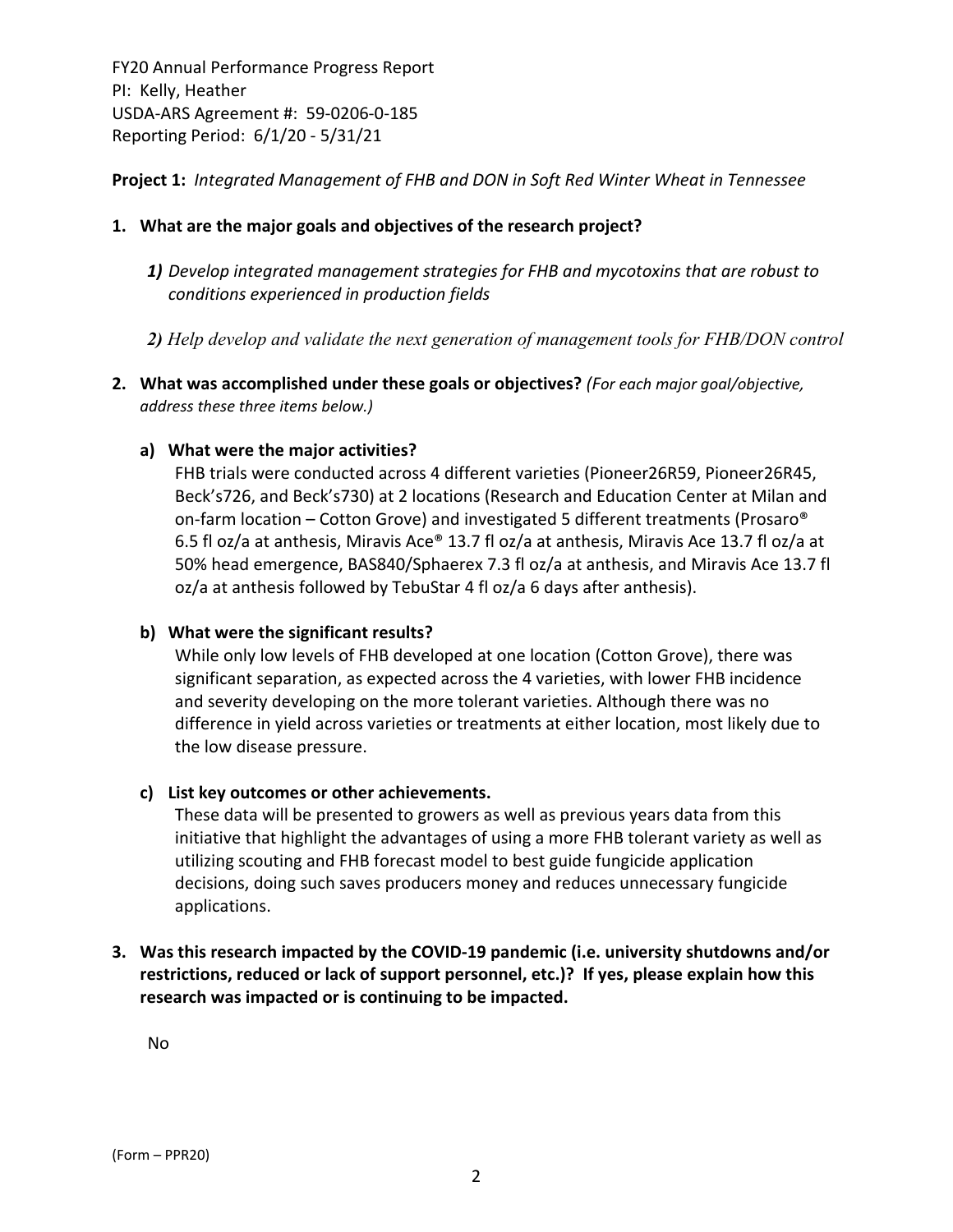## **4. What opportunities for training and professional development has the project provided?**

Undergraduate and graduate students assisted in collected data from the trial as well as get hands-on experience with a factorial field plot design and analysis of data from such a design

## **5. How have the results been disseminated to communities of interest?**

These results will be disseminated through winter production meetings (~12 meetings) as well as posted on the web (UTcrops.com and news.utcrops.com) and shared with the MGMT FHB group.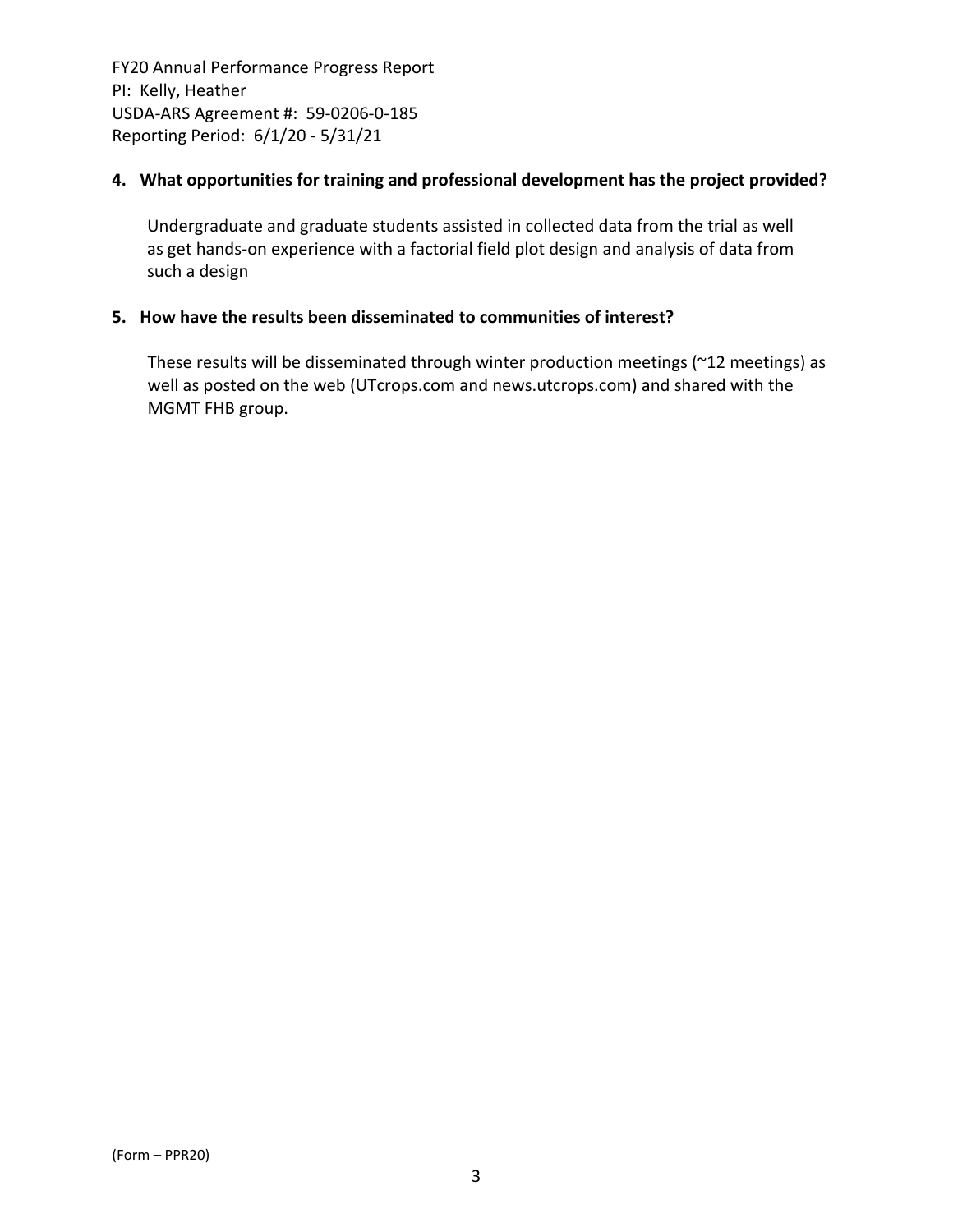# **Training of Next Generation Scientists**

**Instructions:** Please answer the following questions as it pertains to the FY20 award period (6/1/20 ‐ 5/31/21). The term "support" below includes any level of benefit to the student, ranging from full stipend plus tuition to the situation where the student's stipend was paid from other funds, but who learned how to rate scab in a misted nursery paid for by the USWBSI, and anything in between.

**1. Did any graduate students in your research program supported by funding from your USWBSI grant earn their MS degree during the FY19 award period?**  $\Box$ Yes  $\boxtimes$ No  $\Box$  Not Applicable

**If yes, how many?** Click to enter number here.

**2. Did any graduate students in your research program supported by funding from your USWBSI grant earn their Ph.D. degree during the FY19 award period?**

 $\Box$ Yes  $\boxtimes$ No  $\Box$  Not Applicable

**If yes, how many?** Click to enter number here.

**3. Have any post docs who worked for you during the FY19 award period and were supported by funding from your USWBSI grant taken faculty positions with universities?**  $\Box$ Yes  $\boxtimes$ No  $\Box$  Not Applicable

**If yes, how many?** Click to enter number here.

**4. Have any post docs who worked for you during the FY19 award period and were supported by funding from your USWBSI grant gone on to take positions with private ag‐ related companies or federal agencies?**

 $\square$ Yes  $\square$ No  $\square$  Not Applicable

**If yes, how many?** Click to enter number here.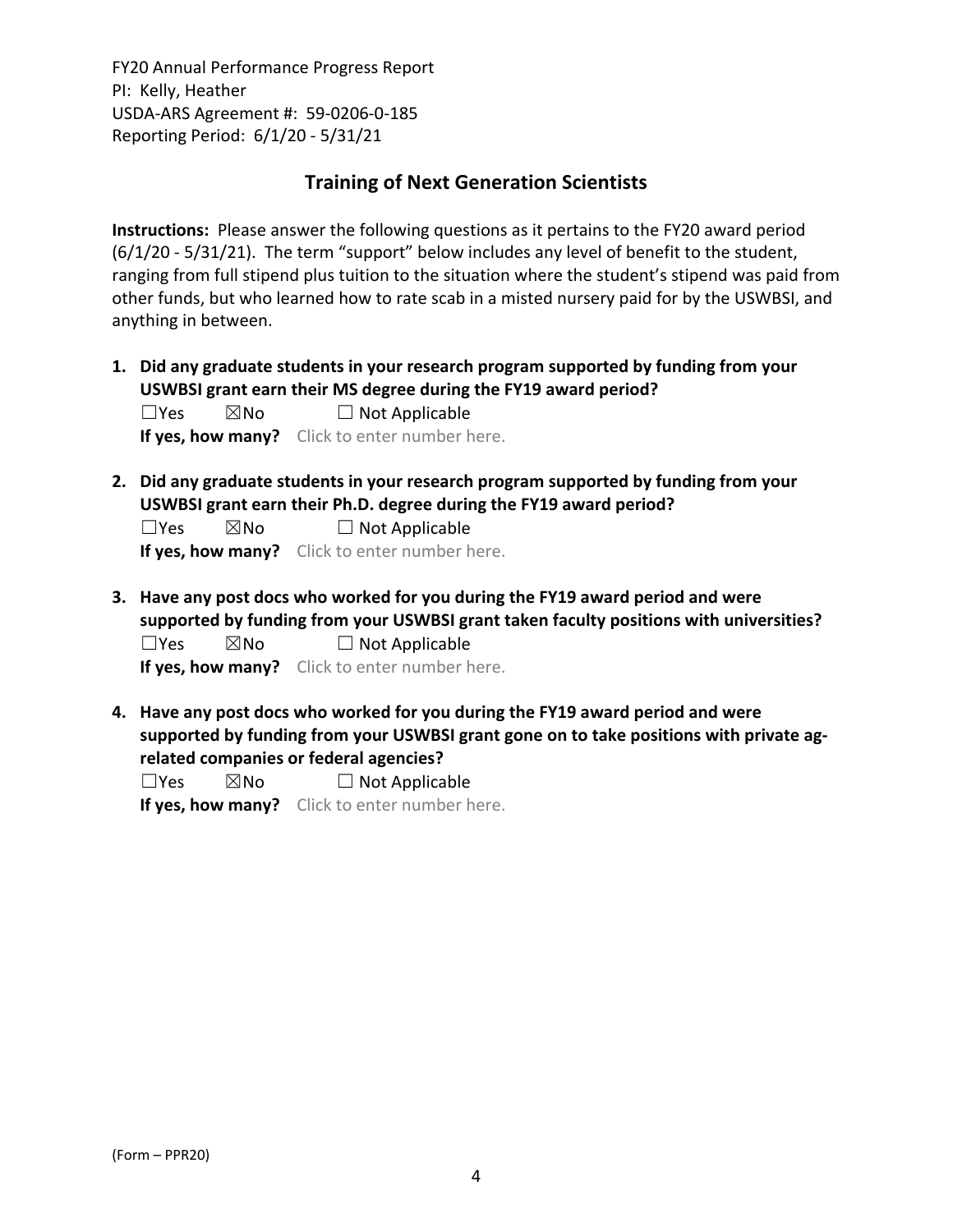# **Release of Germplasm/Cultivars**

**Instructions:** In the table below, list all germplasm and/or cultivars released with full or partial support through the USWBSI during the FY20 award period (6/1/20 - 5/31/21). All columns must be completed for each listed germplasm/cultivar. Use the key below the table for Grain Class abbreviations. 

| <b>Name of Germplasm/Cultivar</b> | <b>Grain Class</b>    | <b>FHB Resistance</b>                                  | <b>FHB</b><br>Rating<br>$(0-9)$ | Year<br><b>Released</b> |
|-----------------------------------|-----------------------|--------------------------------------------------------|---------------------------------|-------------------------|
| N/A                               | Select Grain<br>Class | Select what represents<br>your most resistant<br>check | Enter as<br>text 0-9<br>rating  | Select Year             |
| Click here to enter text.         | Select Grain<br>Class | Select what represents<br>your most resistant<br>check | Enter as<br>text 0-9<br>rating  | Select Year             |
| Click here to enter text.         | Select Grain<br>Class | Select what represents<br>your most resistant<br>check | Enter as<br>text 0-9<br>rating  | Select Year             |
| Click here to enter text.         | Select Grain<br>Class | Select what represents<br>your most resistant<br>check | Enter as<br>text 0-9<br>rating  | Select Year             |
| Click here to enter text.         | Select Grain<br>Class | Select what represents<br>your most resistant<br>check | Enter as<br>text 0-9<br>rating  | Select Year             |
| Click here to enter text.         | Select Grain<br>Class | Select what represents<br>your most resistant<br>check | Enter as<br>text 0-9<br>rating  | Select Year             |
| Click here to enter text.         | Select Grain<br>Class | Select what represents<br>your most resistant<br>check | Enter as<br>text 0-9<br>rating  | Select Year             |
| Click here to enter text.         | Select Grain<br>Class | Select what represents<br>your most resistant<br>check | Enter as<br>text 0-9<br>rating  | Select Year             |
| Click here to enter text.         | Select Grain<br>Class | Select what represents<br>your most resistant<br>check | Enter as<br>text 0-9<br>rating  | Select Year             |
| Click here to enter text.         | Select Grain<br>Class | Select what represents<br>your most resistant<br>check | Enter as<br>text 0-9<br>rating  | Select Year             |
| Click here to enter text.         | Select Grain<br>Class | Select what represents<br>your most resistant<br>check | Enter as<br>text 0-9<br>rating  | Select Year             |
| Click here to enter text.         | Select Grain<br>Class | Select what represents<br>your most resistant<br>check | Enter as<br>text 0-9<br>rating  | Select Year             |
| Click here to enter text.         | Select Grain<br>Class | Select what represents<br>your most resistant<br>check | Enter as<br>text 0-9<br>rating  | Select Year             |
| Click here to enter text.         | Select Grain<br>Class | Select what represents<br>your most resistant<br>check | Enter as<br>text 0-9<br>rating  | Select Year             |

NOTE: Leave blank if you have nothing to report or if your grant did NOT include any VDHR-related projects.

**NOTE:** List the associated release notice or publication under the appropriate sub-section in the 'Publications' section of the FPR.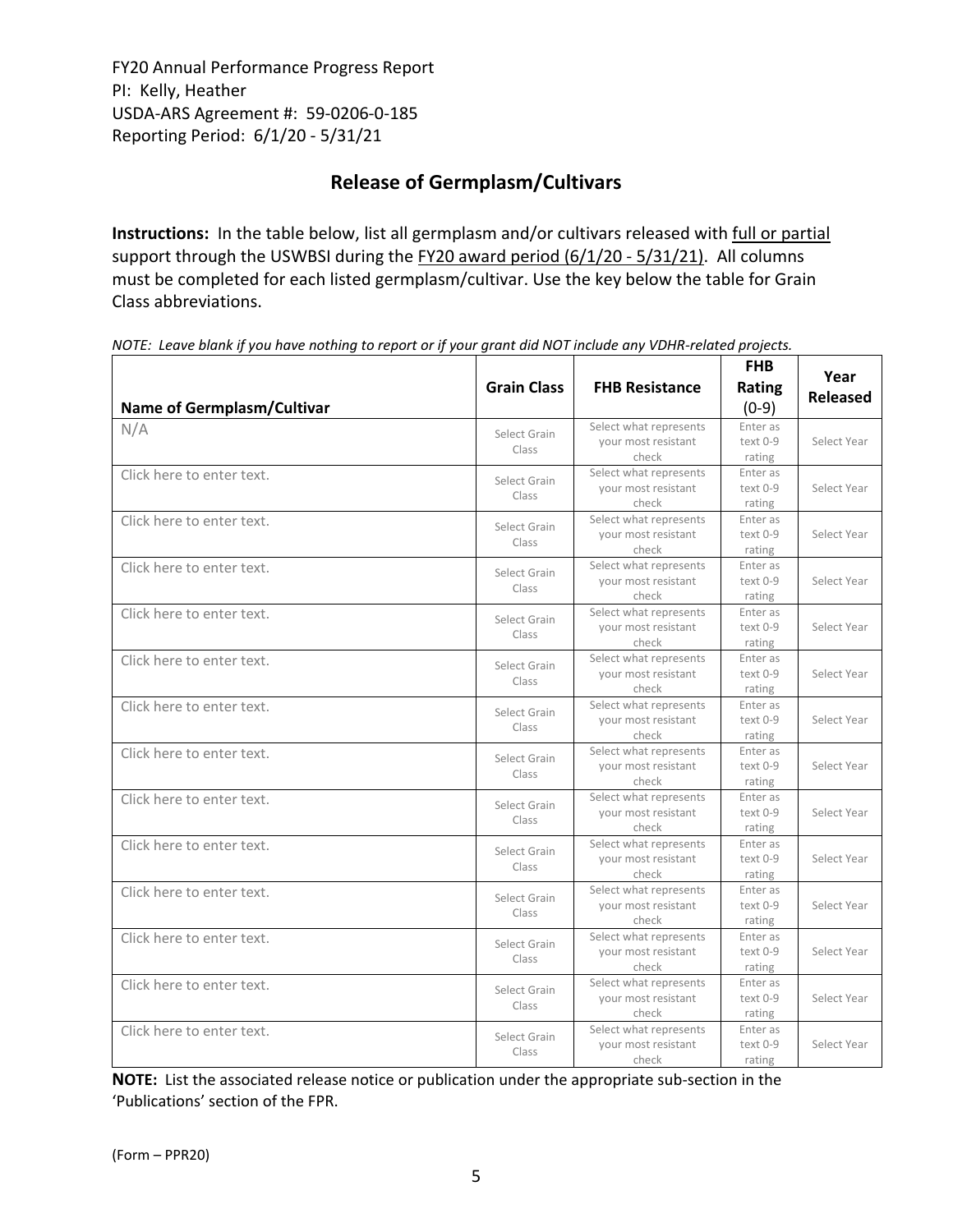# **Publications, Conference Papers, and Presentations**

**Instructions:** Refer to the PR\_Instructions for detailed more instructions for listing publications/presentations about your work that resulted from all of the projects included in the FY20 grant award. Only citations for publications published (submitted or accepted) or presentations presented during the **award period (6/1/20 ‐ 5/31/21**) should be included. If you did not publish/submit or present anything, state 'Nothing to Report' directly above the Journal publications section.

NOTE: Directly below each citation, you **must** indicate the Status (i.e. published, submitted, etc.) and whether acknowledgement of Federal support was indicated in the publication/ presentation. See example below for a poster presentation with an abstract:

Winn, Z.J., Acharya, R., Lyerly, J., Brown‐Guedira, G., Cowger, C., Griffey, C., Fitzgerald, J., Mason R.E., and Murphy, J.P. (2020, Dec 7‐11). Mapping of Fusarium Head Blight Resistance in NC13‐20076 Soft Red Winter Wheat (p. 12). In: Canty, S., Hoffstetter, A. and Dill‐Macky, R. (Eds.), *Proceedings of the 2020 National Fusarium Head Blight Forum*. https://scabusa.org/pdfs/NFHBF20\_Proceedings.pdf. Status: Abstract Published and Poster Presented Acknowledgement of Federal Support: YES (Abstract and Poster)

# **Journal publications.**

Nothing to report.

### **Books or other non‐periodical, one‐time publications.**

Nothing to report.

### **Other publications, conference papers and presentations**.

Kelly, H. 2021. Wheat Disease Update and Fungicide Considerations. News article on blog news.utcrops.com published April 21, 2021. https://news.utcrops.com/2021/04/wheat-disease-update-and-fungicideconsiderations‐2/ Status: published blog/newsletter article Acknowledgement of Federal Support: Yes

Luis, J.M., Ng, S.J., Bergstrom, G., Bissonnette, K., Bowen, K., Bradley, C., Byamukama, E., Chilvers, M., Collins, A., Cowger, C., Darby, H., DeWolf, E., Dill‐Macky, R., Esker, P., Friskop, A., Kleczewski, N., Koehler, A., Madden, L., Marshall, J., Mehl, H., Moraes, W.,